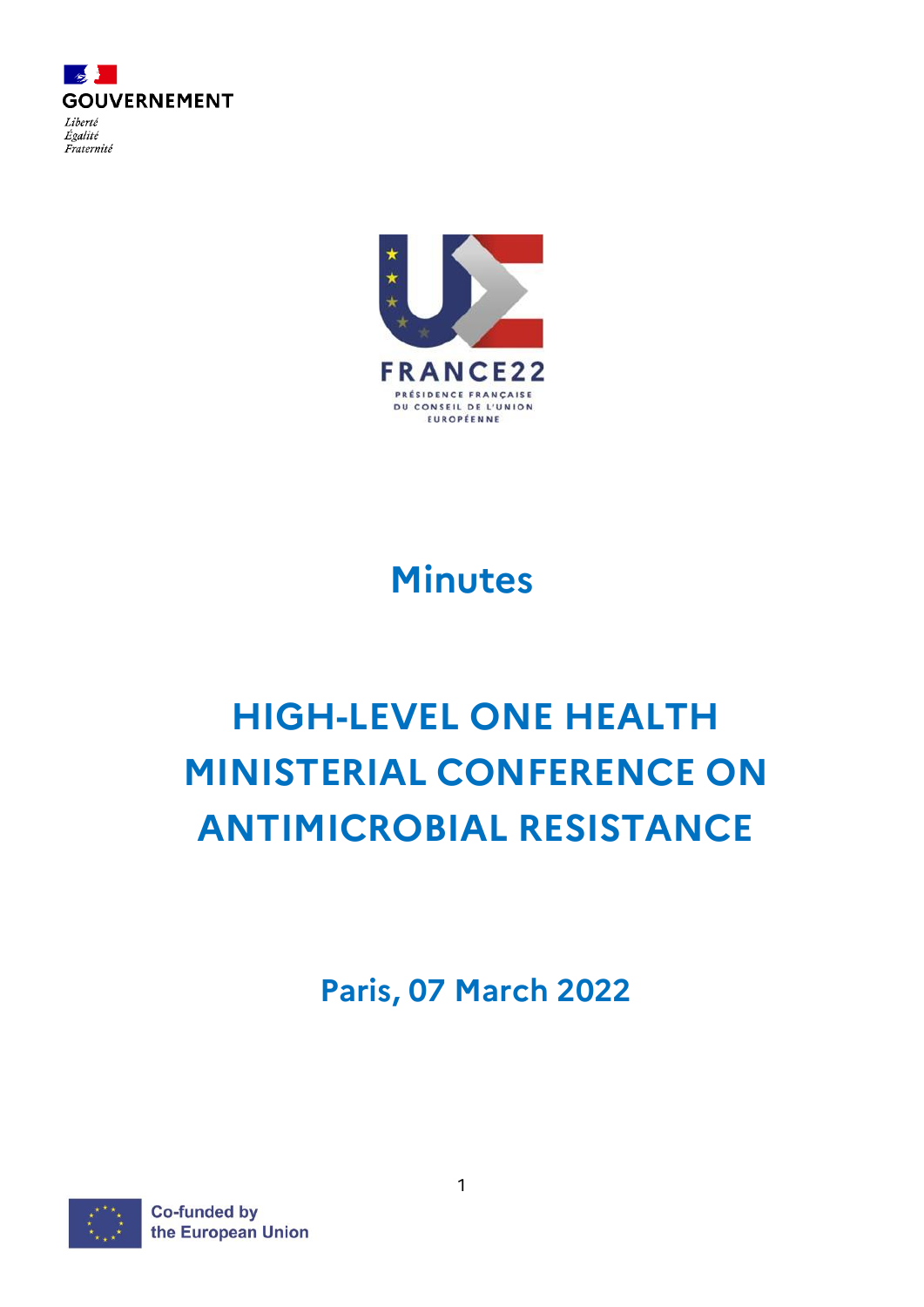

# Table of Content

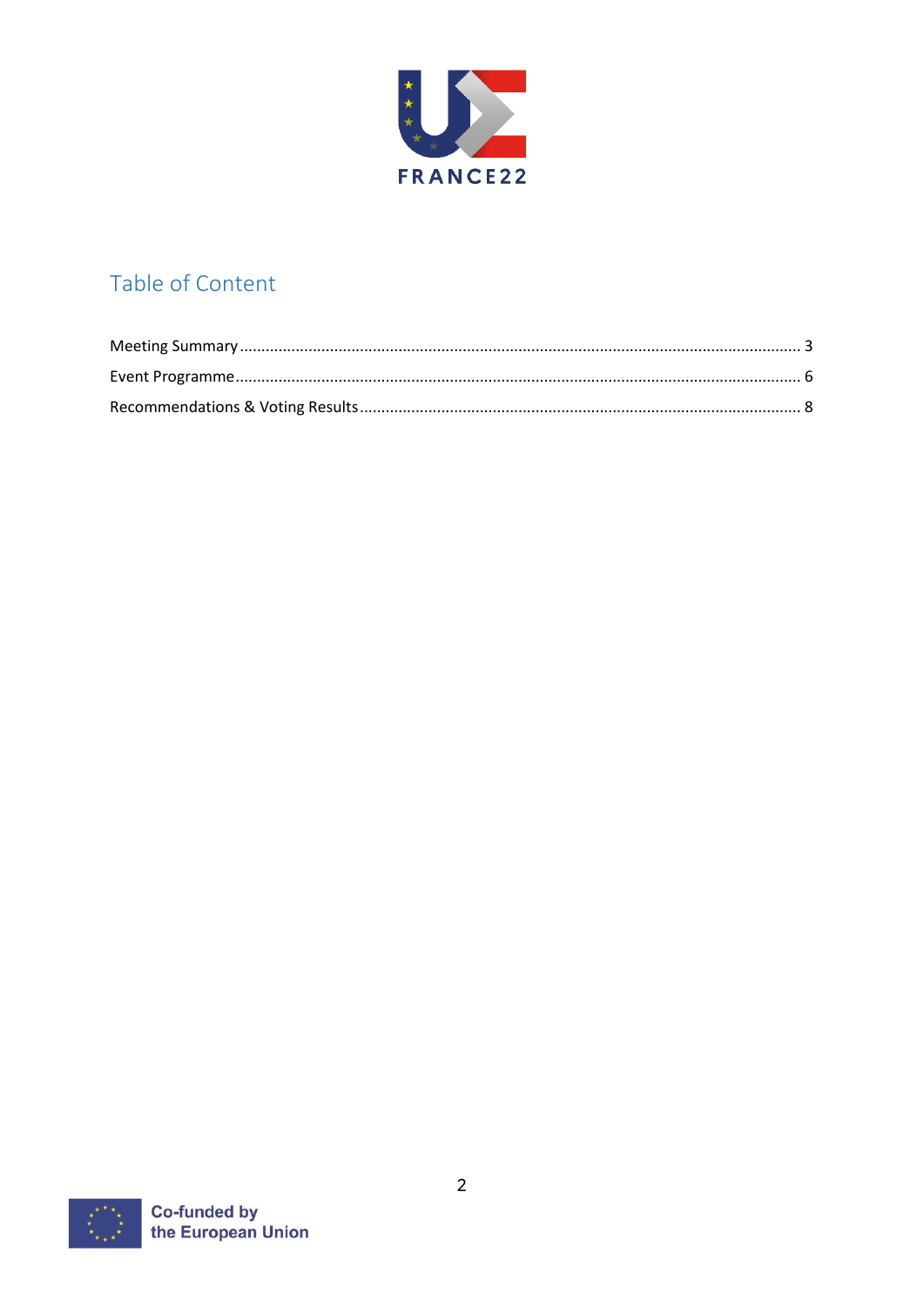# <span id="page-2-0"></span>Meeting Summary

The High-Level One Health Ministerial Conference on Antimicrobial Resistance (AMR) was held on 7 March 2022 in Paris, as part of the French Presidency of the Council of the European Union.

The French Chief Medical Officer (CMO), Professor Jérôme Salomon, and the French Chief Veterinary Officer (CVO), Emmanuelle Soubeyran, welcomed their counterparts, the CMOs and the CVOs of the other 26 Member States, and gave the opening speech of the conference.

Also present in Paris were the AMR leads of the EU Member States, in charge of the national action plans, as well as representatives of the European Commission, the European Parliament and:

- the European Medicines Agency (EMA);
- the European Centre for Disease Prevention and Control (ECDC);
- the European Food Safety Authority (EFSA);
- the Health and Digital Executive Agency (HaDEA);
- the World Health Organization (WHO);
- the Food and Agriculture Organization of the United Nations (FAO);
- the World Organisation for Animal Health (OIE);
- the Organisation for Economic Co-operation and Development (OECD);
- the European Union Joint Action on Antimicrobial Resistance and Healthcare-Associated Infections (EU-JAMRAI);
- the Global Antibiotic Research & Development Partnership (GARDP);
- the International Centre for Antimicrobial Resistance Solutions (ICARS);
- the Global AMR R&D Hub;
- ReactEurope;
- the Codex Alimentarius.

The fight against AMR, and particularly bacterial resistance to antibiotics, is a priority for the EU and its Member States. By jeopardising the effectiveness of treatment options for even the most common infections, bacterial resistance constitutes a growing threat for global public health, with a direct impact on human, animal and ecosystem health. Bacterial resistance to antibiotics is therefore responsible for over 33,000 deaths in Europe annually and close to 1.3 million deaths worldwide.

Based on the *One Health* approach, the participants discussed the EU's progress regarding this major public health issue and identified the unmet needs at European level, for example in terms of education, infection prevention and control, antimicrobial stewardship and developing common

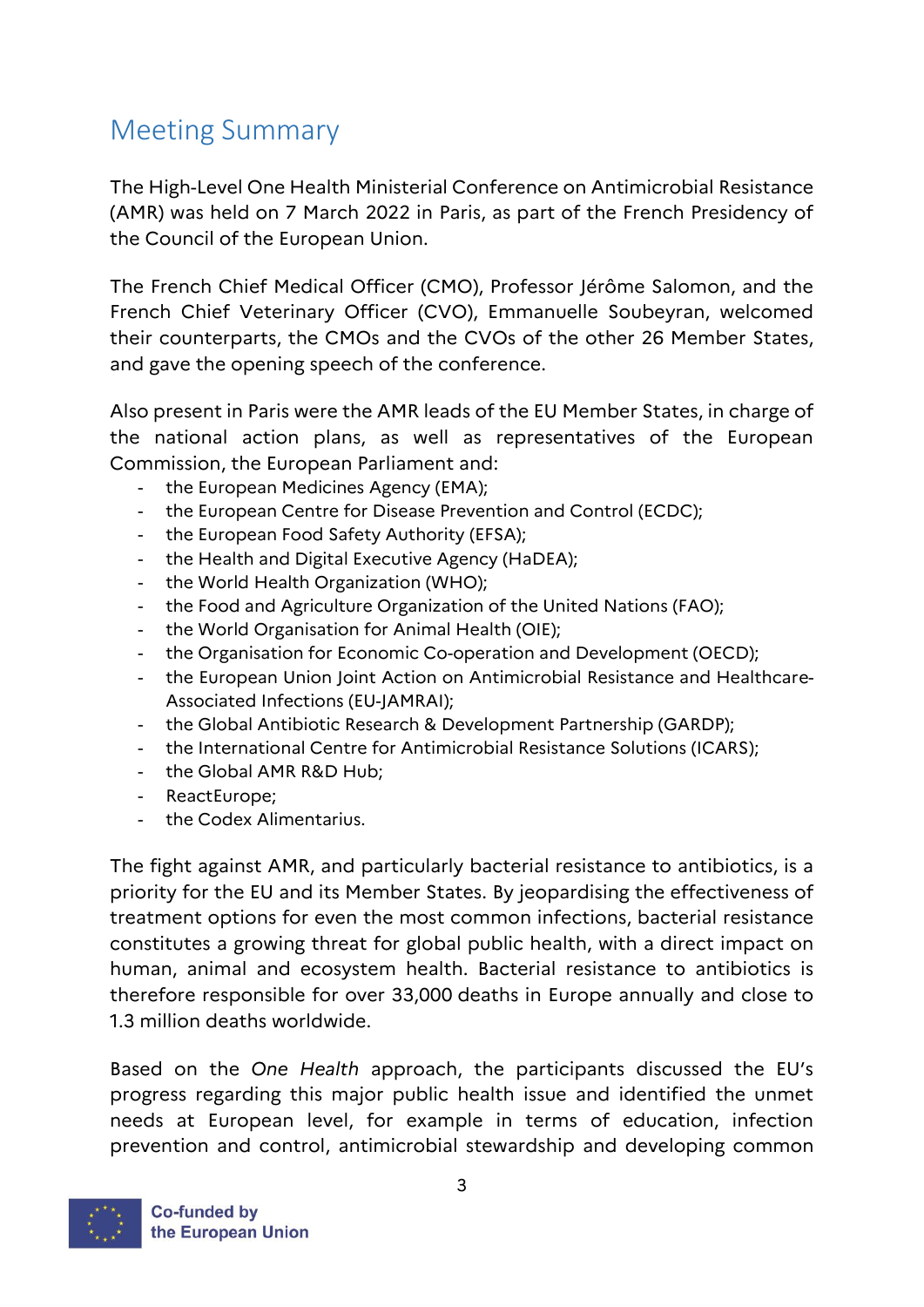indicators, in particular based on the recommendations of the EU-JAMRAI, which France coordinated from 2017 to 2021.

The day of work more specifically produced a list of concrete proposals, which will support the efforts of the *AMR One Health Network*, the informal group for collaboration between Member States coordinated by the European Commission, and will bolster the initiative proposed by the Commission to strengthen EU action in this area.

The participants took part in working groups bringing together around 10 representatives from various countries and EU and international organisations, thus providing a suitable framework conducive to discussion and collaboration. The proposals that were discussed in three or more groups were then submitted to a vote from the participants to identify the most consensual recommendations.

The health and agriculture ministers of the EU Member States as well as EFTA countries were then invited to participate remotely to conclude the conference. Professor Céline Pulcini, Head of the AMR Ministerial Mission, representing French Minister for Solidarity & Health Olivier Véran; and Ms. Emmanuelle Soubeyran, CVO, representing French Minister of Agriculture & Food Julien Denormandie, voiced the commitment of France to support EU efforts to combat AMR. Czech Deputy Minister of Agriculture, Jiří Šír; Czech CMO, Pavla Svrčinová; and Swedish Minister for Health and Social Affairs, Lena Hallengren, spoke on behalf of the Trio Presidency.

The Trio Presidency (France, the Czech Republic and Sweden) announced the publication of the "**[Trio Presidency Declaration on Antimicrobial Resistance](https://presidence-francaise.consilium.europa.eu/media/rftlbuhp/d%C3%A9claration-trio-amr-eng.pdf)**", which underscores that AMR is a priority for the Trio for the January 2022– June 2023 period, and suggests prospective avenues for cooperation at European level.

Stella Kyriakides, European Commissioner for Health and Food Safety, brought the High-Level One Health Ministerial Conference on Antimicrobial Resistance to a close, mentioning the initiative recently announced by the Commission for stepping up the fight against AMR in Europe.

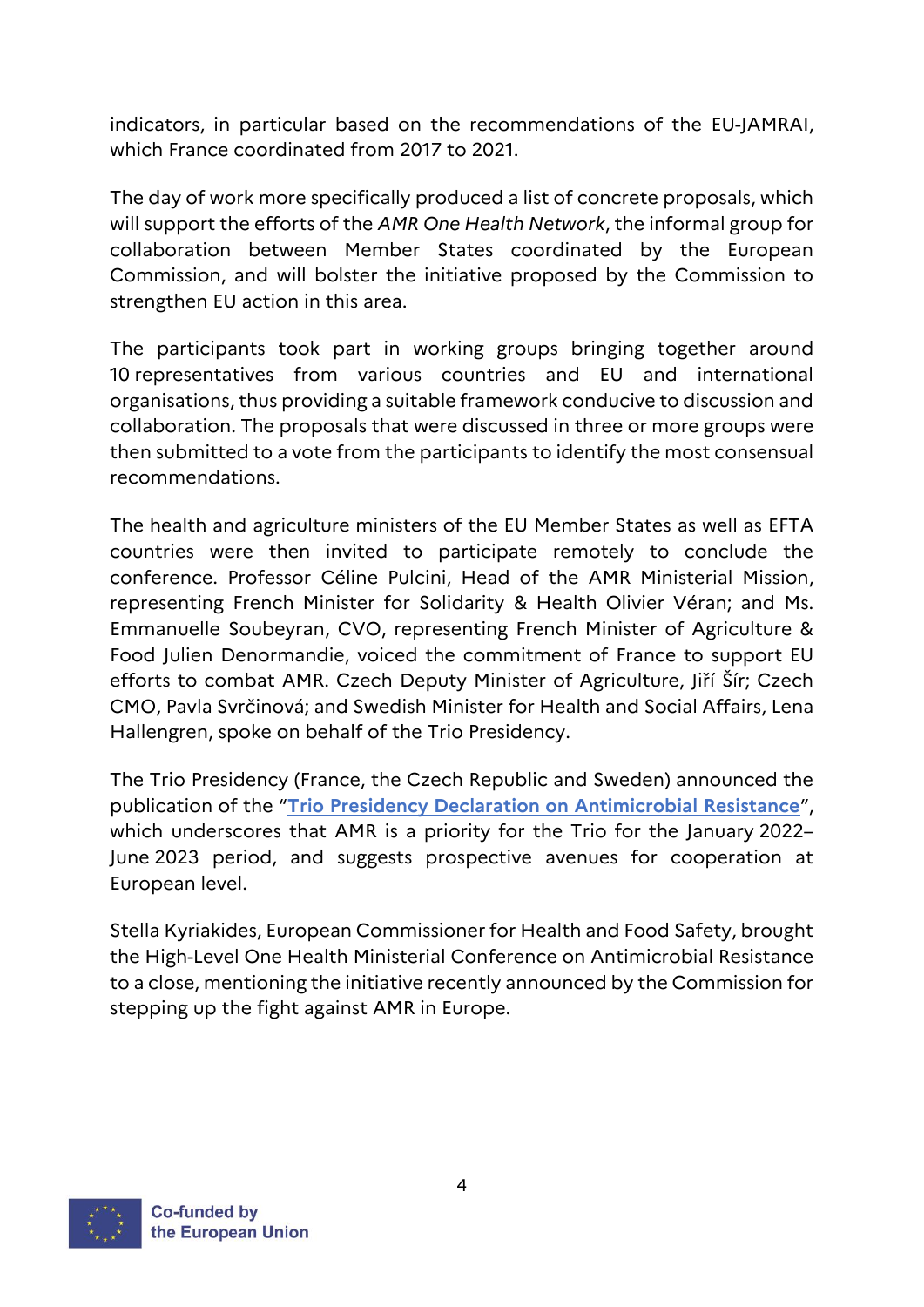For more information:

- [Consult the page dedicated to this conference](https://presidence-francaise.consilium.europa.eu/fr/actualites/conference-ministerielle-une-seule-sante-sur-la-resistance-aux-antimicrobiens/) on the website of the French Presidency of the Council of the European Union ;
- [Consult the page dedicated to this conference](https://solidarites-sante.gouv.fr/ministere/europe-et-international/la-presidence-francaise-du-conseil-de-l-union-europeenne/article/conference-ministerielle-une-seule-sante-sur-la-resistance-aux-antimicrobiens#:~:text=La%20conf%C3%A9rence%20minist%C3%A9rielle%20%C2%AB%20Une%20seule,domaine%20et%20de%20discuter%20des) on the website of the Ministry for Solidarity and Health ;
- [Consult the page dedicated to this conference](https://agriculture.gouv.fr/presidence-francaise-du-conseil-de-lunion-europeenne-0) on the website of the Ministry of Agriculture and Food

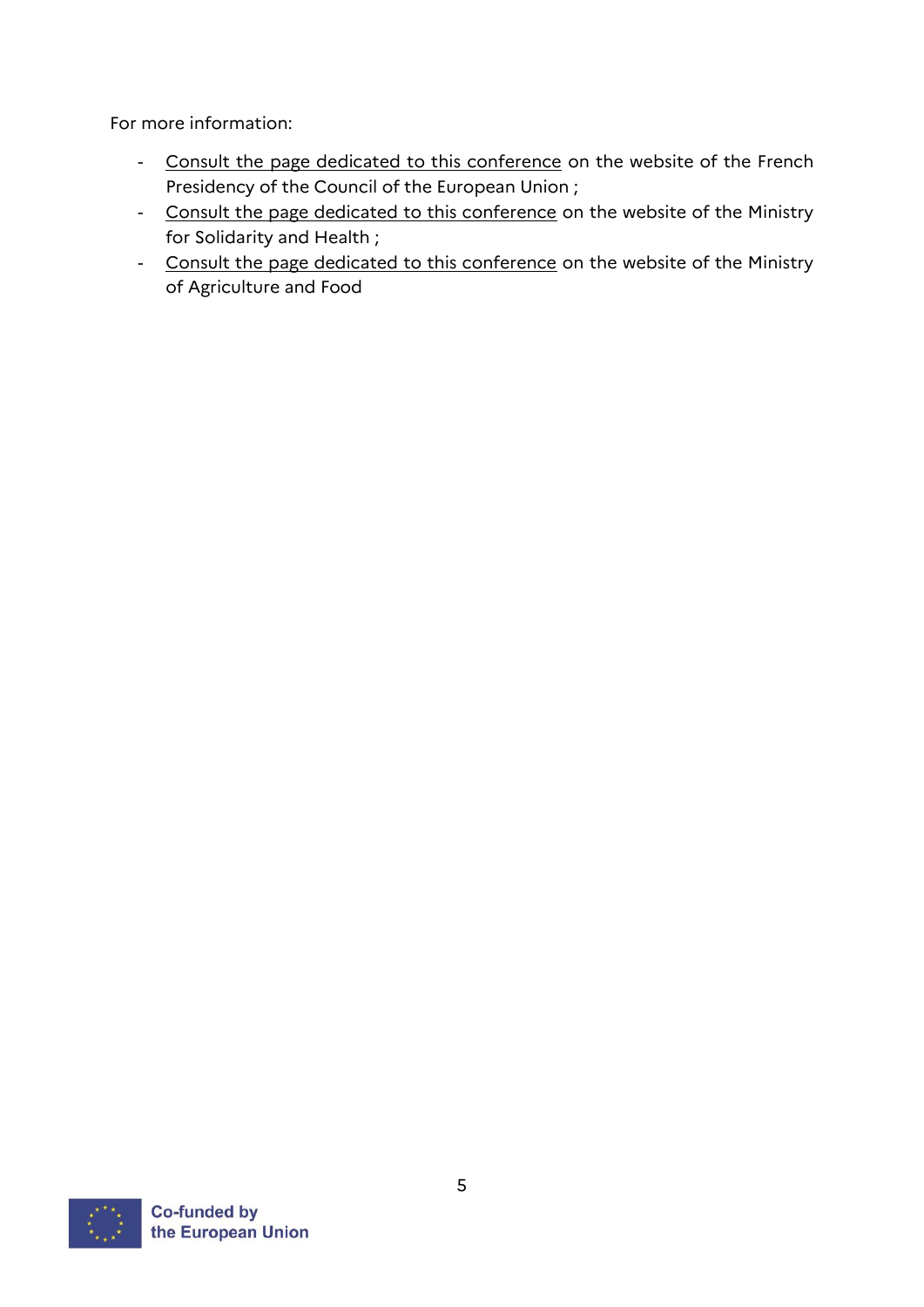# <span id="page-5-0"></span>Event Programme

# MONDAY MARCH 7th 2022

# **High-Level One Health Ministerial Conference on Antimicrobial Resistance**

| $8:15 - 9:00$   | <b>Registration &amp; Welcome Coffee</b>                                                                                                                                                                                                                                                                                                                                                                                                                                                                                                                      |
|-----------------|---------------------------------------------------------------------------------------------------------------------------------------------------------------------------------------------------------------------------------------------------------------------------------------------------------------------------------------------------------------------------------------------------------------------------------------------------------------------------------------------------------------------------------------------------------------|
|                 |                                                                                                                                                                                                                                                                                                                                                                                                                                                                                                                                                               |
| $9:00 - 9:05$   | <b>Welcome speech</b>                                                                                                                                                                                                                                                                                                                                                                                                                                                                                                                                         |
|                 | - Jérôme Salomon, Chief Medical Officer (CMO), Ministry for Solidarity<br>and Health, France<br>- Emmanuelle Soubeyran, Chief Veterinary Officer (CVO), Ministry of<br>Agriculture and Food, France                                                                                                                                                                                                                                                                                                                                                           |
| $9:05 - 10:00$  | High level presentations on unmet needs to be addressed at<br><b>EU level</b>                                                                                                                                                                                                                                                                                                                                                                                                                                                                                 |
|                 | - John Ryan, Deputy Director-General of DG SANTE, European<br>Commission<br>- Andrea Ammon, Director of ECDC<br>- Ivo Claassen, Deputy Executive Director and Head of Veterinary<br>Division, EMA<br>- Ernesto Liebana Criado, Head of Biological Hazards and Animal Health<br>and Welfare Unit, EFSA<br>- Hanan Balkhy, Assistant Director-General for Antimicrobial Resistance<br>(AMR), WHO<br>- Monique Éloit, Director of OIE<br>- Keith Sumption, Chief Veterinary Officer of FAO<br>- Ulrik Knudsen, Deputy Secretary-General of OECD                  |
| $10:00 - 10:30$ | Technical presentations on key topics from a One Health<br>perspective<br>>Technical Support Instrument project on the lack of availability of off-<br>patent antibiotics<br>- Peter Beyer, Senior Advisor, WHO<br>$\rightarrow$ EU-JAMRAI main conclusions and unmet needs<br>- Marie-Cécile Ploy, Medical doctor and researcher at University of<br>Limoges - Coordinator of EU-JAMRAI<br>$\rightarrow$ How to improve citizen participation and health democracy to fight<br>antimicrobial resistance<br>- Sarah Wiener, Member of the European Parliament |
| 10:30 - 10:45   | <b>Coffee Break</b>                                                                                                                                                                                                                                                                                                                                                                                                                                                                                                                                           |

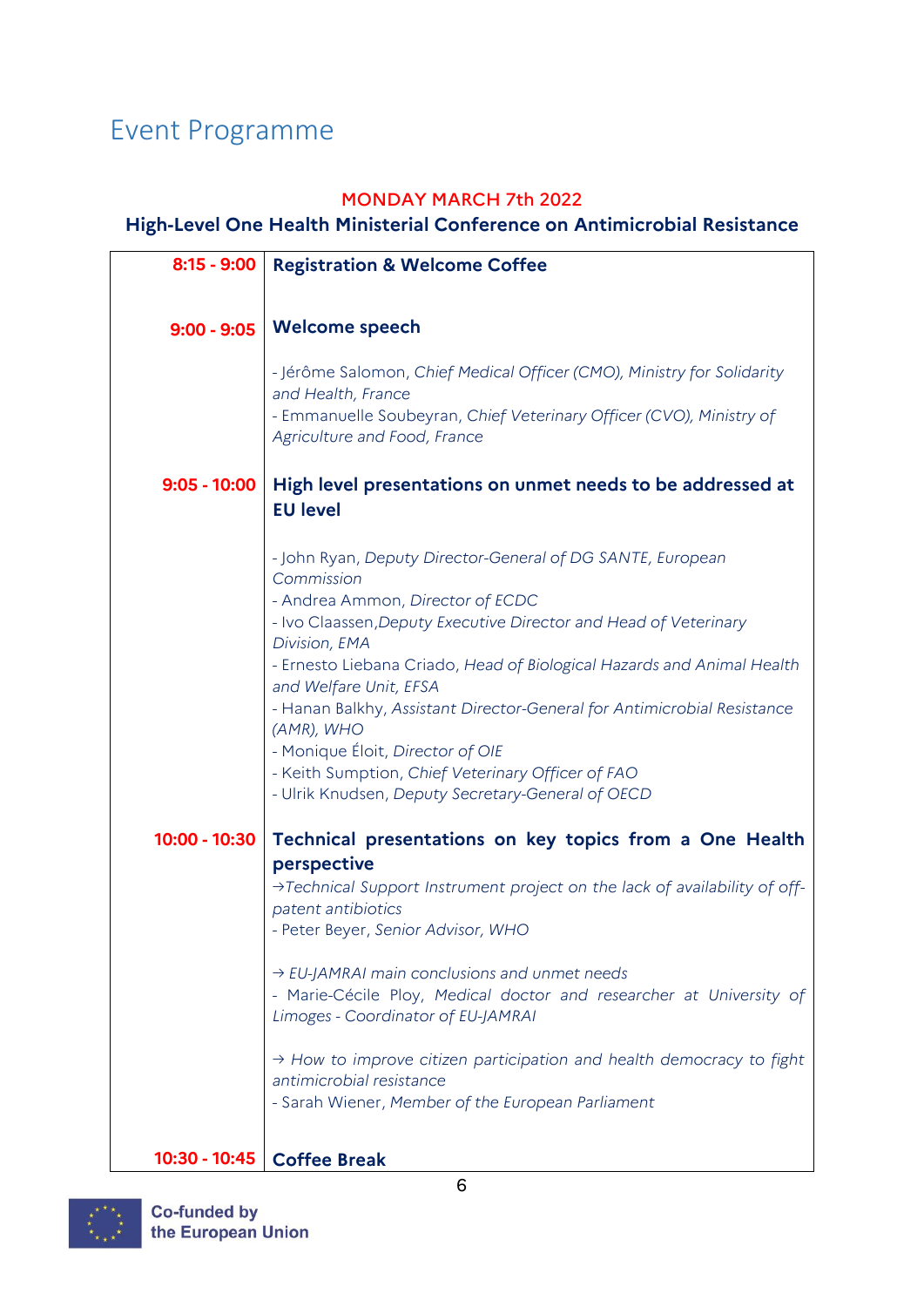| $10:45 - 12:15$ | <b>Brainstorming - Workshop 1</b>                                                                                                                                                                                                                                            |
|-----------------|------------------------------------------------------------------------------------------------------------------------------------------------------------------------------------------------------------------------------------------------------------------------------|
|                 | $\rightarrow$ The aim is to come up with a limited number of priorities to be<br>submitted to the European Commission.                                                                                                                                                       |
| 12:15 - 14:00   | Lunch and group photos                                                                                                                                                                                                                                                       |
| 14:00 - 14:10   | Video of the speech of the French Minister of Higher<br><b>Education, Research and Innovation</b><br>Frédérique Vidal, Minister of Higher Education, Research and<br>Innovation, France                                                                                      |
| 14:10 - 15:30   | <b>Workshop 2</b><br>$\rightarrow$ Presentation of the results of the workshops. Vote on the<br>recommendations.                                                                                                                                                             |
| 15:30 - 16:45   | <b>Ministerial sequence</b>                                                                                                                                                                                                                                                  |
|                 | $\rightarrow$ Welcome speech<br>- Céline Pulcini, Head of the AMR Ministerial Mission-Ministry for<br>Solidarity & Health, France<br>- Emmanuelle Soubeyran, Chief Veterinary Officer (CVO) - Ministry of<br>Agriculture & Food, France                                      |
|                 | $\rightarrow$ Speeches<br>- Pavla Svrčinová, Chief Medical Officer - Ministry of Health of the Czech<br>Republic<br>- Jiří Šír, Deputy Minister – Ministry of Agriculture of the Czech Republic<br>- Lena Hallengren, Minister for Health & Social Affairs of Sweden         |
|                 | $\rightarrow$ Presentation of the ten most consensual priorities<br>- Cédric Prévost, Head of division, Ministry of Agriculture & Food, France<br>- Candice Altmayer, Project Lead, French Presidency of the Council of<br>the EU - Ministry for Solidarity & Health, France |
|                 | $\rightarrow$ Speech<br>- Céline Pulcini, Head of the AMR Ministerial Mission- Ministry for<br>Solidarity & Health, France<br>- Emmanuelle Soubeyran, Chief Veterinary Officer (CVO) - Ministry of<br>Agriculture & Food, France                                             |
| 16:45 - 17:00   | <b>Closing remarks</b><br>Stella Kyriakides - Commissioner for Health and Food Safety, European<br>Commission                                                                                                                                                                |

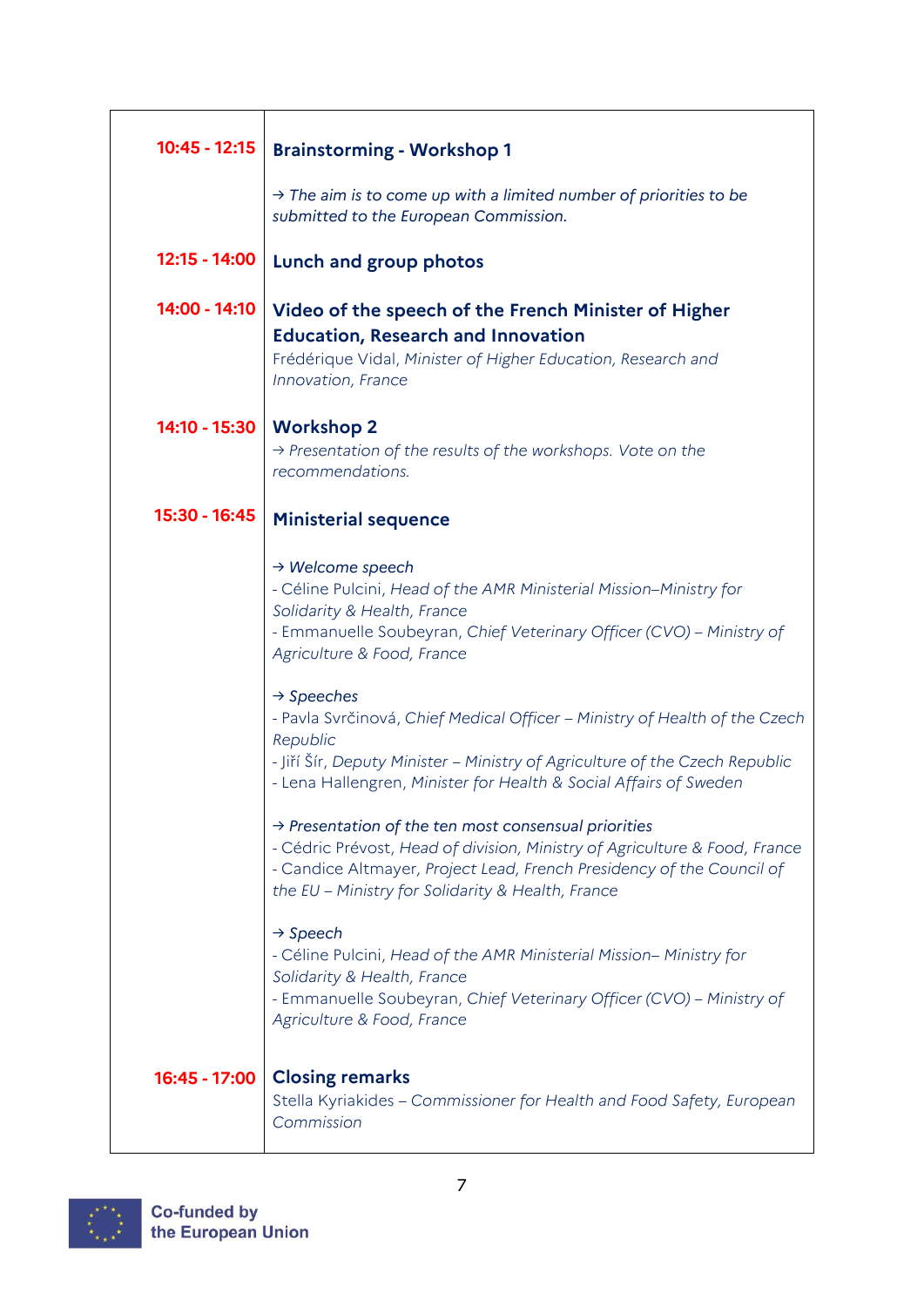# <span id="page-7-0"></span>Recommendations & Voting Results

All participants were invited to reflect on the following question: "**What concrete actions should be prioritized in the next three years in order to meet the unmet needs in the fight against antimicrobial resistance at the European level?**".

The recommendations that were discussed in three or more groups were then submitted to a vote in order to identify the most consensual proposals. You will find below the voting results, as well as all the recommendations that were discussed in the working groups.

These proposals will help support the discussions of the subgroup of the *AMR One Health Network* dedicated to submitting recommendations to the Commission in the context of its AMR policy initiative, with the aim to strengthen EU actions on this topic.

*For detailed voting results, please consult the "poll results" document sent along with the minutes.*

# **The 10 most consensual proposals**

Participants were asked to grade recommendations from 1 to 10, 1 being a *recommendation not considered to be helpful in any way, 10 being a recommendation that participants believed should be urgently implemented at EU level.*

- 1. **Improve data collection and surveillance systems at EU level** by developing stronger real-time surveillance tools and high-quality data on the use of antimicrobials and the appearing resistance to antimicrobials at human, animal and environmental levels. Score : 8.1
- 2. **Develop common EU indicators and measurable goals** on the use of antimicrobials and on AMR, notably by updating and strengthening the 2017 ECDC, EMA and EFSA indicators and ensuring their active use at Member State level while ensuring that the objectives are differentiated according to the different national contexts. Score : 8.0
- 3. **Continue to support the development and implementation of national action plans**, and monitor and publish Member States progress. Score : 7.7
- 4. **Support the development of communication tools** and the sharing of best practices between Member States to raise individual and public awareness on AMR and the One Health approach. Score : 7.6

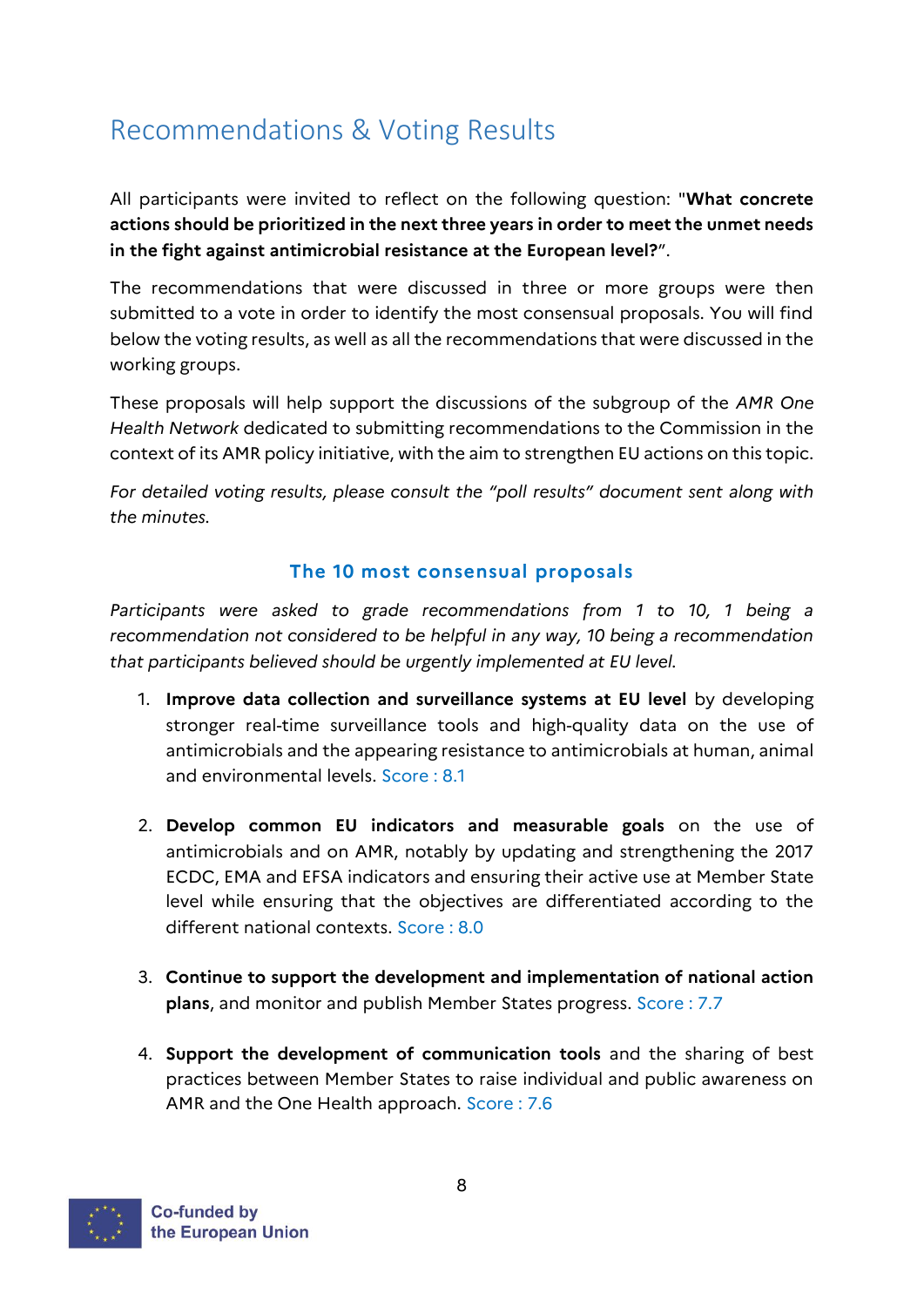- 5. **Support farmers** to improve husbandry and animal welfare through the common agricultural policy. Score : 7.6
- 6. **Develop rapid diagnostic tools and rapid antibiograms** for health professionals in the animal sector, to prevent misuse of antibiotics. Score : 7.6
- 7. **Improve the coordination of EU efforts at international level** to support low and middle-income countries in fighting AMR. Score : 7.5
- 8. Reinforce **understanding** and strategies of **behavioural changes.** Score : 7.5
- 9. **Secure the supply of antibiotics** in the EU, notably through a strategy implemented by HERA. Score : 7.4
- 10. **Include an environmental component in the National Action Plans.** Score : 7.4

# **The other proposals submitted to the vote**

- **- Pursue efforts to improve coordination and collaboration between EU institutions and international organizations** working on human, animal and environmental health, notably the newly created One Health Tripartite + (WHO, OIE & FAO - UNEP).
- **- Support educational tools on AMR**, both for citizens and professionals in human, animal and environmental health, such as the e-bug tool.
- **- Develop harmonized EU guidelines**, similar to the 2008 Cancer guidelines, to set common objectives and precise recommendations in order to streamline capacities of EU member states (*e.g. avoid antibiotics use as prevention, ensure similar HR capacities in MS, common guidance for screening hospital patients etc.*).
- **- Increase HR capacities** by financing the training of AMR professionals through EU Cohesion and Structural funds, and by defining a minimum level of training for health professionals on AMR.
- **- Develop a common ambitious AMR framework** or agreement at EU level.
- **- Display a pictogramme** « This is an antibiotic », on antibiotic packages.
- **- Establishing a network of supervisory bodies** at the EU level to support the implementation of best practices.

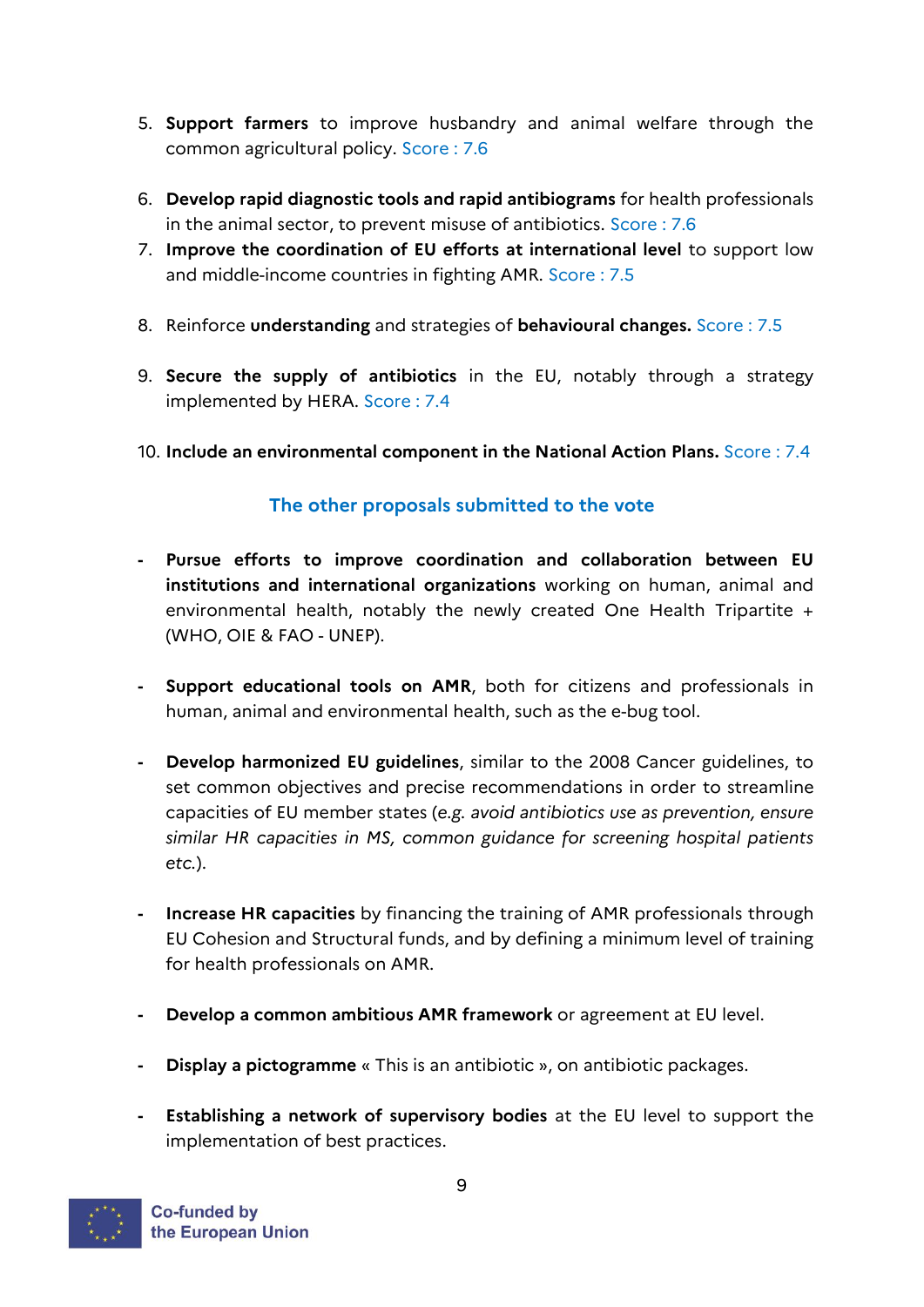- **- Introduce reciprocity** for importing products from third countries.
- **- Ensure that Member States are better aware** of the different funding opportunities that the EU can provide on AMR.
- **-** Include AMR challenges in the **EU Pharmaceutical strategy.**
- **- Rank critically important antibiotics** depending on their impact in the environment.
- **- Include AMR in the pandemic instrument** currently negotiated at international level.
- **- Reinforce governance of IPC and AMR stewardship** in a One Health perspective.
- **- Improve cooperation with the economic sector and manufacturers to promote stewardship,** and integrate procurement standards and safeguards in a One Health perspective.

# **All other recommendations discussed in the working groups**

## "One Health" recommendations

## **Education/Communication/Training**

- **-** Change behaviour through motivation (to motivate changes of practices for professionals) and education of both citizens and professionals at all ages.
	- o Strengthen health workers training and raise awareness of the civil society with effective and simple communication programmes to change behaviour and promote good practices.
	- o Inform, educate and train all target groups from all sectors and finance it.
- **-** Define a minimum level of training for health professionals regarding IPC.
- **-** Enhance knowledge management at EU level so the public awareness can be strengthened.
- **-** Invest into trained human resources/staff; make their carrier path more attractive, with specific responsibilities and missions.
- **-** Organize One Health training programmes.

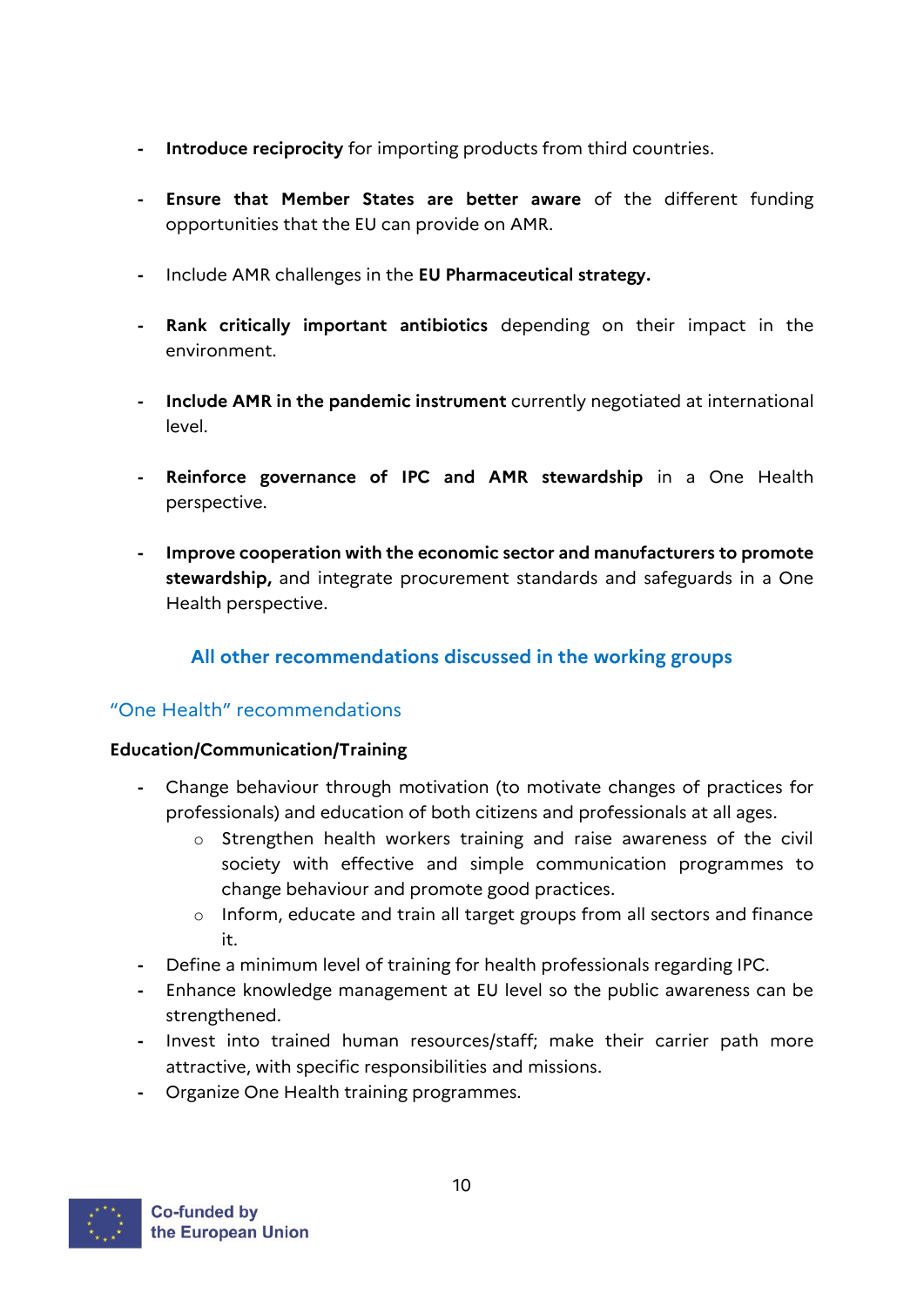- **-** Support the development of communication tools and the sharing of best practices between Member States to raise public awareness on AMR and the One Health approach.
- **-** Find a new word/term to integrate the two big notions of antimicrobial stewardship on one side and infection prevention and control on the other, in one.
- **-** Develop a career path on IPC.
- **-** Increase the attractivity of AMR-related jobs, including of paramedics and paraveterinarians.

# **Data collection/Surveillance/Indicators/Targets**

- **-** Create a data policy regarding surveillance: define sources, quality and data integration.
- **-** Create a One Health working group on data and metadata.
- **-** Improve and harmonize the surveillance system, including molecular technics.
- **-** Improve data collection and surveillance systems at EU level by developing stronger real-time surveillance tools of the use of antimicrobials and the appearing resistance to antimicrobials at human, animal and environmental levels.
- **-** Improve surveillance by using digitalization to interconnect data from human, animal and environmental health sectors, as well as from the socio-economic data to analyze the impact of policies.
- **-** Report on MS achievements of EU AMR targets.
- **-** Support data collection and analysis on the use of antibiotics.

# **Research/Development**

- **-** Develop a public leadership in investments and research (to develop alternatives to antimicrobials).
- **-** Increase the state of the art surveillance methodology including database interoperability and improvement of digital data quality.
- **-** Strengthen specific funding for the creation of evidence/business case for mitigation of AMR transmission "implementation research".
- **-** Explore alternatives to antimicrobials without dismissing them completely
- **-** Improve lab capacities (guidance) and increase antibiograms usage.
- **-** Encourage the exchange of information between labs as well as increasing their resources.
- **-** Promote research strategy on alternatives to antimicrobials.
- **-** Develop medical, economic studies for diagnostic tools and to improve the capacity building to properly use a diagnostic tool and harmonization of diagnostic methodology.
- **-** Better link diagnostic, antibiotic prescription and feedback mechanisms.

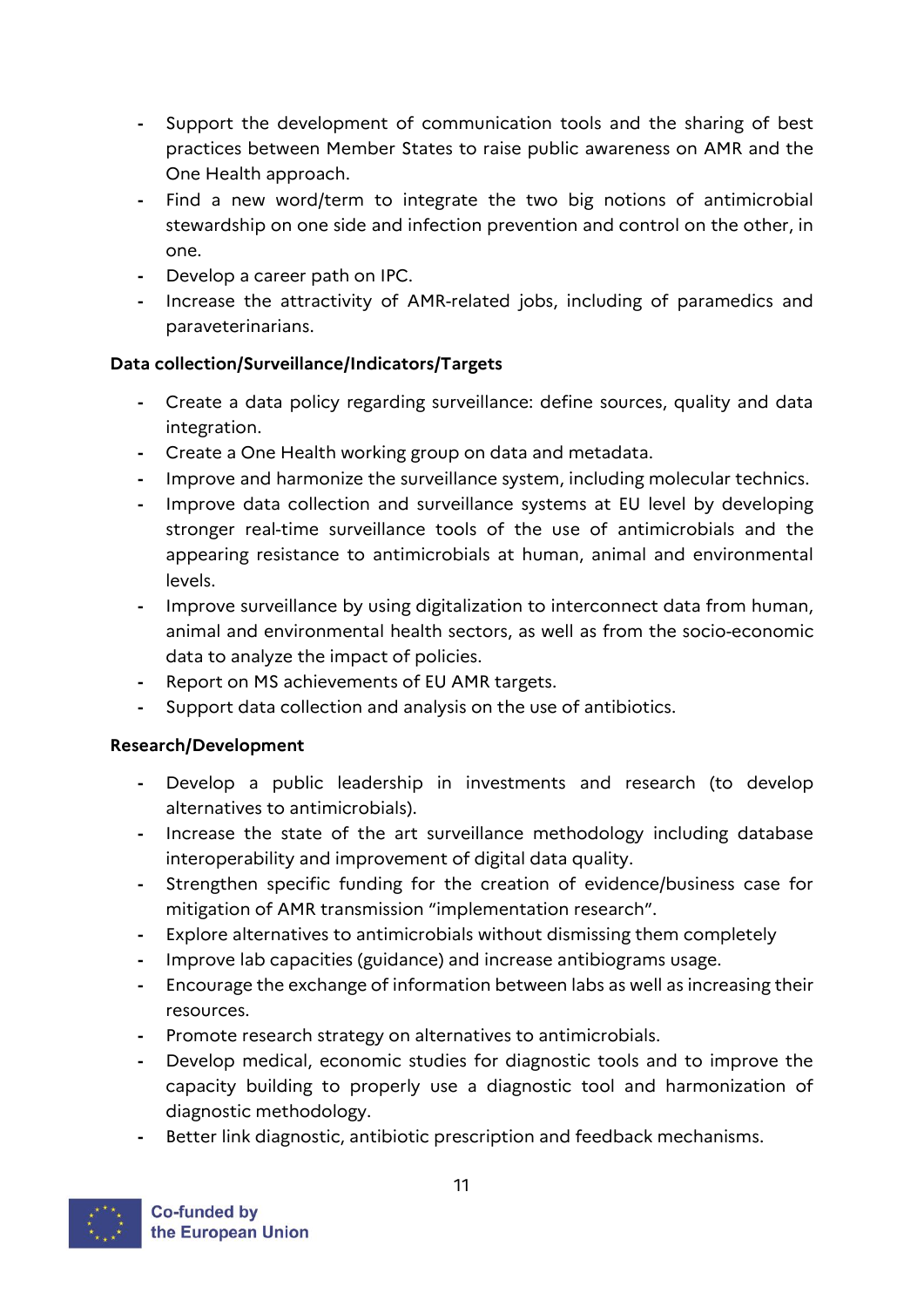## **Resources**

- **-** Increase resources to fight against AMR at the EU level.
- **-** Stress financial issues, to help deal with the EU MS's ministries of finance and to promote the fight against AMR.
- **-** Address the budgetary imbalance between human and animal health in the fight against AMR at national, European and international level.

# **Outreach outside the EU**

- **-** Close the technological gap within and beyond the borders of the EU.
- **-** Ensure that the EU includes AMR in its global development agenda.
- **-** Have the EC devote development cooperation funds for NAPs implementation in middle-low income countries.
- **-** Improve the coordination of EU efforts at international level to support low and middle-income countries in fighting AMR.
- **-** Harmonize the implementation of the regulation on AMR and manage the equivalence with the Third countries.
- **-** Place AMR as an issue for development cooperation, not only for health.
- **-** Networking within EU and with non-EU countries to support them in improving their fight against AMR with exchanging experiences.

# **Pharmaceutical sector**

- **-** Implement a strategy for antibiotic's security of supply in a "One health" focus.
- **-** Encourage that Summary product characteristic (SPC) are updated according to the clinical guidelines and the best scientific evidence in a OH approach.
- **-** Establish mechanisms to ensure a timely, equitable, affordable access to antimicrobial agents.
- **-** Cooperate with the economic sector/producers to promote stewardship, good practices and to support the availability of vaccines and essential antibiotics.
- **-** Reinvest in European production sites of APIs to maintain availability of antimicrobials.
- **-** Support the development of alternatives to antimicrobials with a focus on market authorization (new regulatory tools, research transfer: from fundamental research to innovative products).

# **Governance/Guidelines**

- **-** Develop a Directive on AMR (holistic and preventive incentives), to set mandatory measures, harmonized for all the EU countries.
- **-** Have a guideline saying that diagnostic tools should be used and/or other alternatives should be considered (if available) before using every antimicrobial.
- **-** Reinforce governance and initiatives on One Health IPC and AMS.

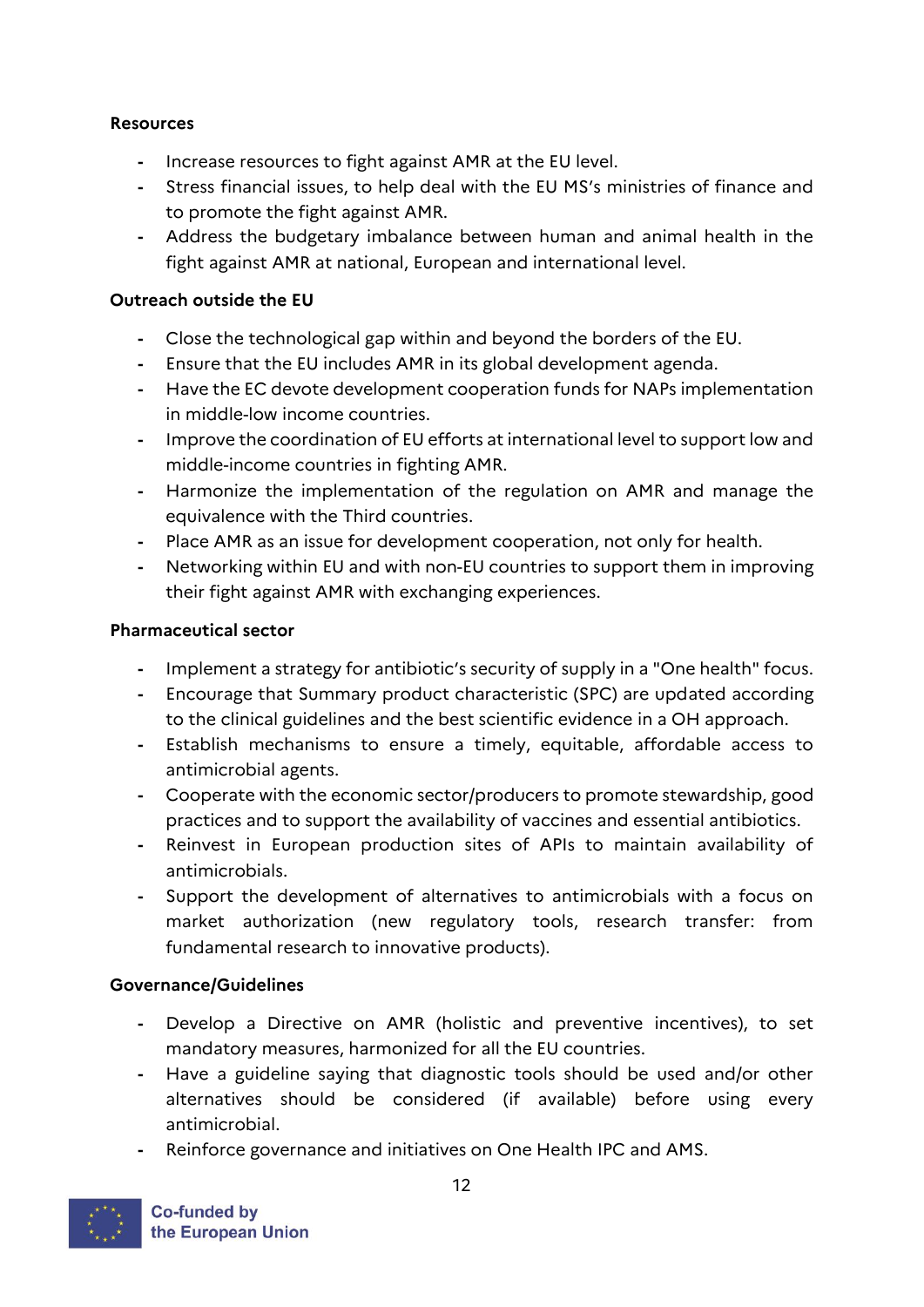- **-** Strengthen collaboration at all levels (disciplines and organization level, private and public sectors, cooperation).
- **-** Improve and strengthen governance and accountability at all levels.
- **-** Promote good practices by learning of the lessons from the implementation of national action plans (NAPs).
- **-** Moving from strategy to implementation: sharing best practices regarding how to raise awareness and advocate at a political level.
- **-** Set common goals for human and animal sectors (implying common indicators) while agreeing for adjusted measures (bring people to understand what is the OH concept).
- **-** Support the formulation of national action plans and targets to reach.
- **-** Create or identify leverages and/or incentives to enforce and ensure national implementation of each member states action plans.
- **-** Expand the AMR One Health Network to invite periodically CMO and CVO levels.
- **-** Clarify the inter-service governance within the European Commission concerning AMR, to make sure Member States know whom to reach out.
- **-** Develop a method to concretize/implement the recommendations to actual policy.
- **-** Prefer small targets that are achievable than broad ones, more difficult to achieve.

# "Human Health" recommendations

# **Education/Communication/Training/Behaviour**

- Reinforce understanding and strategies of behaviour changes, including better data.
- Develop public campaigns on the consumption of antibiotics.
- Address socio-cultural determinants.
- Fund campaigns for raising awareness on AMR for the public (to increase literacy and give them tools to pressure governments and the Commission).
	- o Increase individual awareness of AMR.
	- o Raise awareness of citizens through education of children and students, and through campaigns.
	- o Make education about AMR a priority (financing and accountability).
	- o Strengthen awareness of AMR at the level of citizen.
- Increase HR capacities by financing the training of AMR professionals through EU Cohesion and Structural funds, such as the funds used to train oncologists.
- Revive tools for schools (similar to e-bug) to give reusable and easy-to-use tools.
- Support the development of courses at the future WHO academy on AMR and Global Health.

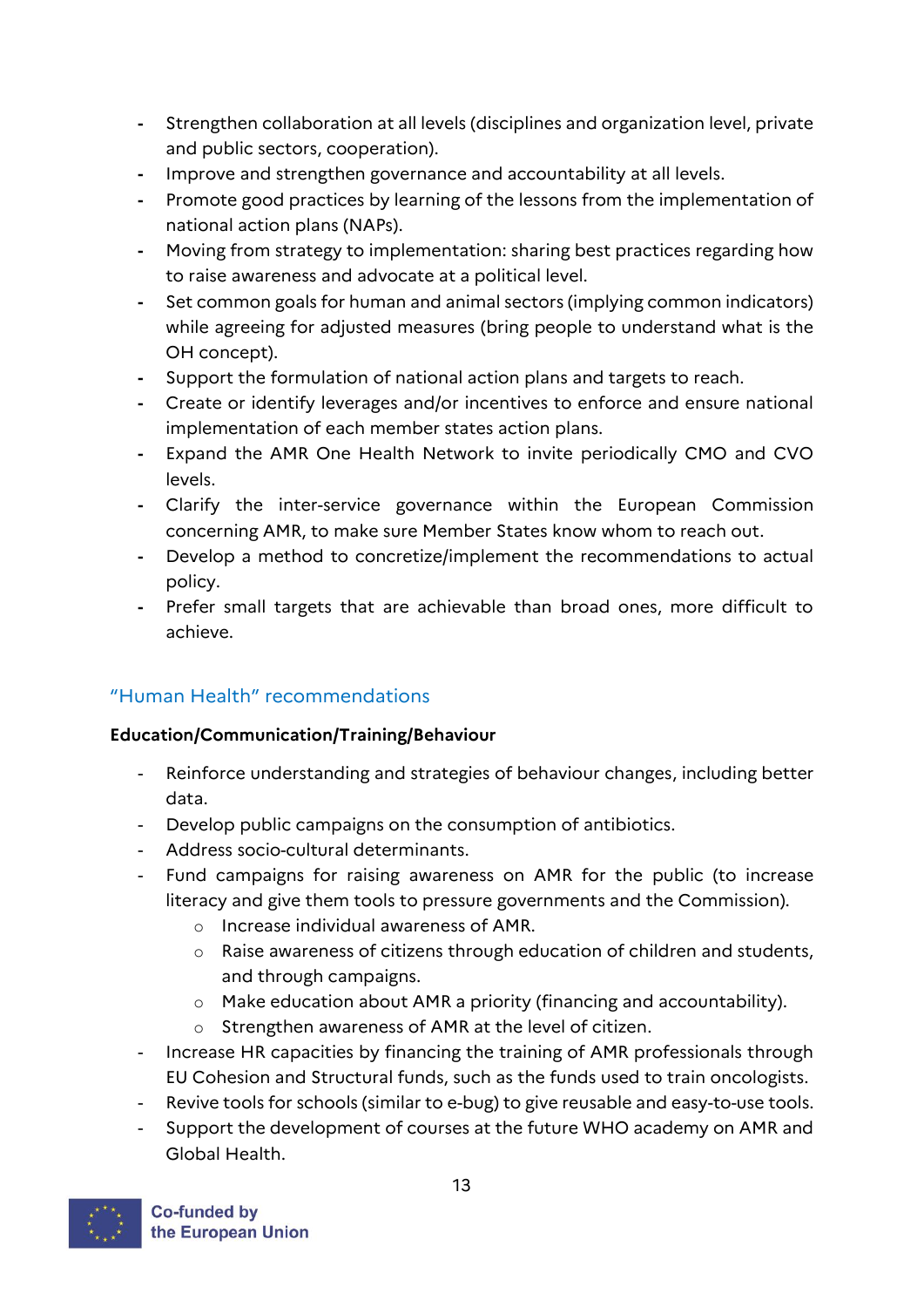# **Data collection/Surveillance/Indicators/Targets**

- Develop harmonized guidance for screening hospital patients.
- Develop indicators with identified targets to improve antimicrobial stewardship.
- Have more data on antimicrobial consumption at the EU level.
- Monitor further and better AMR in hospitals.
- Mutualize communication on prevention aiming at fighting AMR and other diseases or health trouble.
- Set more specific reduction targets on AMU and AMR for Human Health (like in animal health, farm to fork strategy).
- Introducing clear targets or indicators (especially exposure indicators) at the EU and national levels in human health that would enable to compare member states.

# **Research/Development**

- Define and innovate an *end to end* process to develop antimicrobials, from research to access.

# **Outreach outside the EU**

- Strengthen the EU's role on the prevention of infectious diseases in low middleincome countries and focus on health systems strengthening.

## **Pharmaceutical sector**

- Develop a pharmaceutical strategy at the European level to fix use and disposal of antibiotics.
- Facilitate unit dispensing of antibiotics across the EU.
- Update the SPC of "old antibiotics" at the EU level for ensuring a more rational use of antibiotics through a specific action plan.
- Establish new incentives for the development of new antibiotics that seek to separate the cost of R&D from prices and sales volumes trough delinkage, including the need of transparency and securing of the supply chain.
- Ensure sustainable access to antibiotics.

## **Governance/Guidelines**

- Develop or revise/update the AMR national action plans that have been budgeted, financed, implemented within a timeframe and ensure that accountability, sustainability and governance of AMR NAPs should be at national level.
- Establish a network of supervisory bodies at the EU level to support the implementation of best practices, especially for human health.

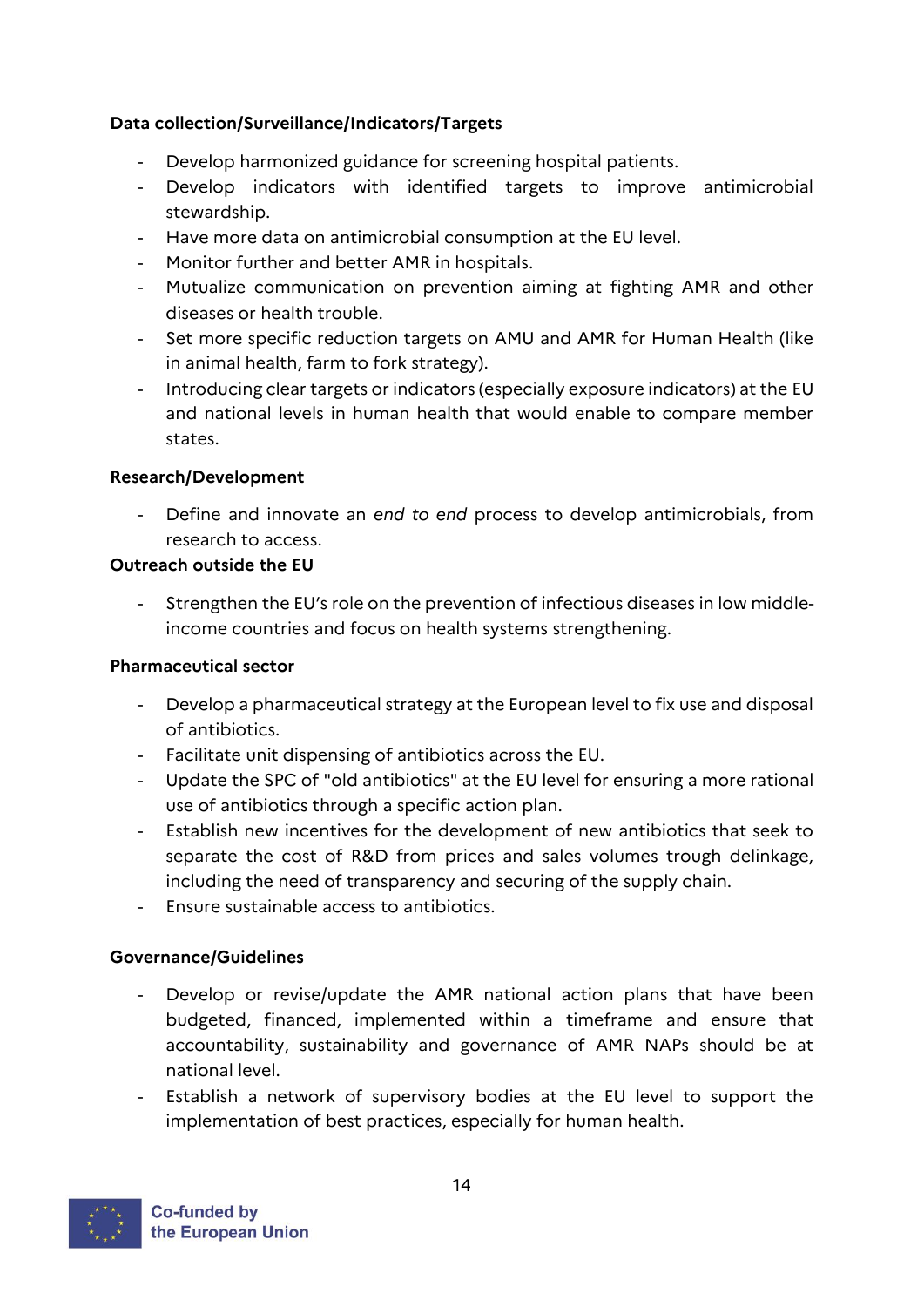- Have a common and strict definition (in human health) of antimicrobials at the EU level (to avoid loopholes and products sold without prescriptions or not labelled as antimicrobials).
- Have guidelines and provide evidence to countries for the implementation in human health of a new market-model for diagnostic tools (to suppress the barrier faced by professionals regarding the efficient usage of these tools).
- Have provisions as part of the SPC on antimicrobial stewardship (ex: only after having performed a rapid test, if they are available) by updating the Human directive 2001/83 (example of the Vet Med Directive 2019/6).
- State that antimicrobial products whose use is banned inside the EU should not be manufactured and sold outside the EU by EU companies.
- Develop electronic prescriptions of antibiotics.
- Include AMR into the pandemic treaty supported by WHO.
- Put more efforts on antibiotic use in long-term facilities.
- Developing EU guidelines, similar to the 2008 Cancer guidelines, to set common objectives and precise recommendations to streamline capacities of EU Member States.

# "Animal Health" recommendations

# **Education/Communication/Training**

- Continue reducing the consumption of antibiotics in collaboration with the farmers. To educate them to prevention, good management practices in animal production (animal welfare) and alternatives.
- Rethink how we breed and keep animals (including through genetic aspects) in order to improve prevention and Implement prudent use.
- Include IPC in animal health.

As well as the following recommendations also highlighted in the "Human Health" section above:

- *Reinforce understanding and strategies of behaviour changes, including better data.*
- *Develop public campaigns on the consumption of antibiotics.*
- *Address socio-cultural determinants.*
- *Fund campaigns for raising awareness on AMR for the public (to increase literacy and give them tools to pressure governments and the Commission).*
	- o *Increase individual awareness of AMR.*
	- o *Raise awareness of citizens through education of children and students, and through campaigns.*
	- o *Make education about AMR a priority (financing and accountability).*
	- o *Strengthen awareness of AMR at the level of citizen.*

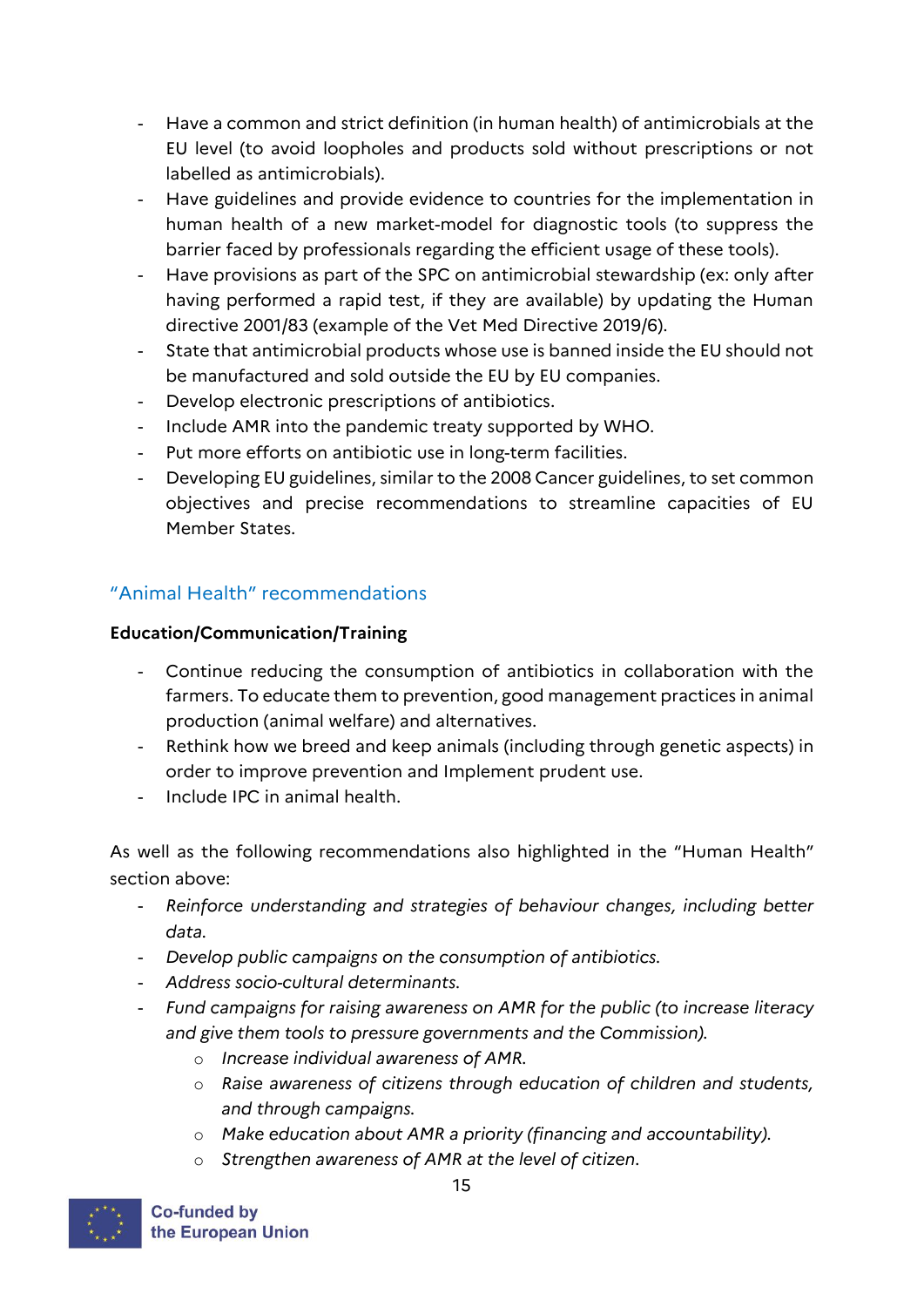- *Support the development of courses at the future WHO academy on AMR and Global Health.*

# **Data collection/Surveillance/Indicators/Targets**

- Develop binding reduction targets for AMU on farm animals at the EU level.
- Surveillance of animal pathogens (EARS-vet + VetCAST) at European and global level.
- Address data collection challenges in animals (including pets).

As well as the following recommendations also highlighted in the "Human Health" section above:

- *Develop indicators with identified targets to improve antimicrobial stewardship.*
- *Have more data on antimicrobial consumption at the EU level.*

## **Research/Development**

- Develop diagnostic tools and quick antibiograms to be used on the field by animal health professionals ("as simple and rapid as the ones for Covid-19") to avoid misuse of antimicrobials.
- Supporting innovation and production of new antibiotics, diagnostic kits, vaccines and alternatives in veterinary medicine such as phage therapy.
- Promoting research on the effects of biocides and feed additives on AMR.

## **Outreach outside the EU**

- Engage countries outside the EU: develop a strategy of influence at the international level to promote EU best practices elsewhere and to stop the use of antibiotics as prevention.
- Give financial support to farmers to improve husbandry and animal welfare through the common agricultural policy.
- Set an equivalent to Maximal Residue Limit (MRL) for AMR in food.
- Ensure the implementation of biosecurity and good management to avoid the use of unnecessary antibiotics as well as improving hygiene.
- Set binding national targets based on health status of use in animals; address other factors, such as role and responsibilities of the veterinarians and the related incentives to prescribe.
- Introducing reciprocity for imported products from third countries.
- Set measures in case AMR is detected in food chain.